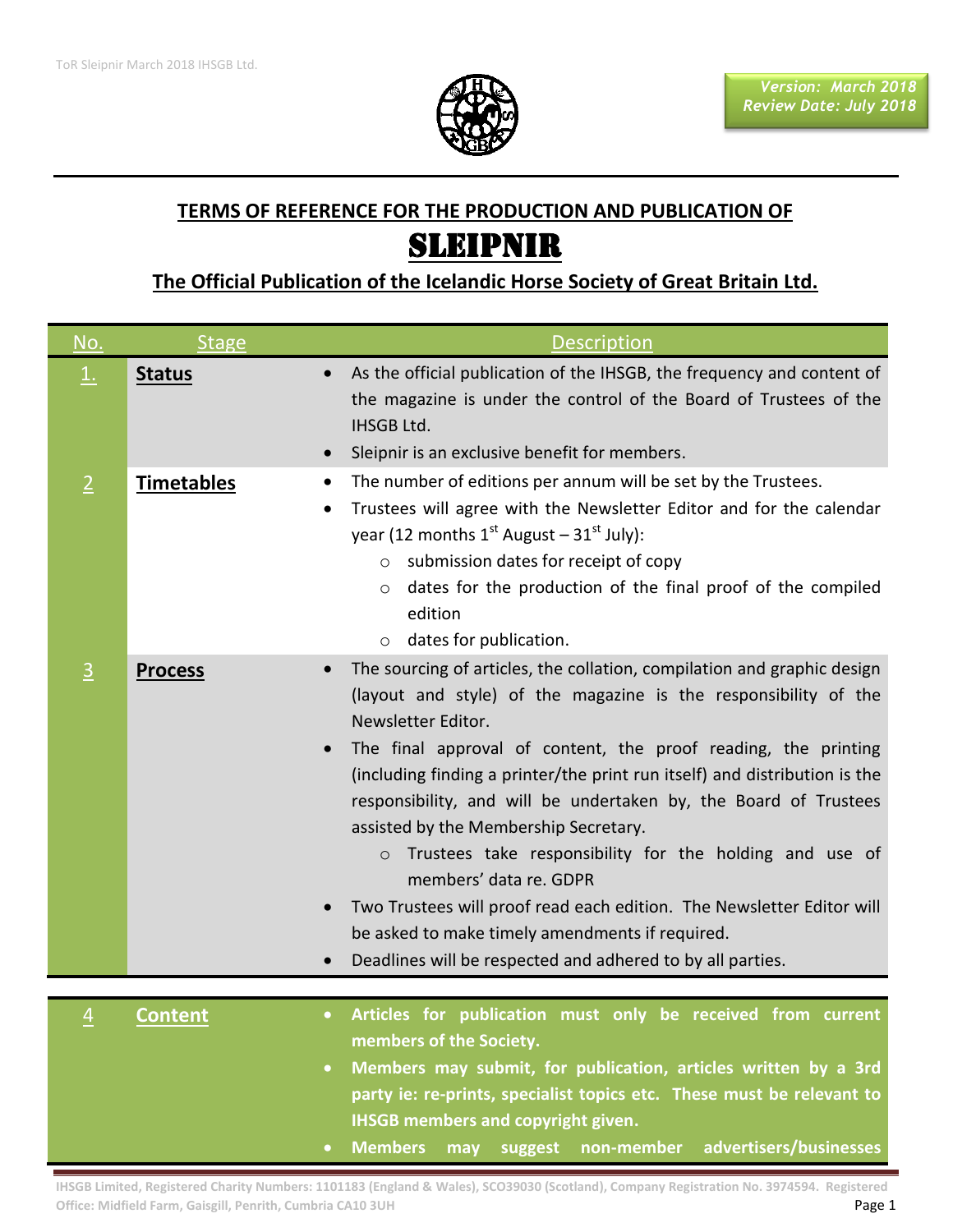|                |                       | contribute to the magazine. The inclusion of adverts will be at the<br>discretion of the Communications Trustee who will also be<br>responsible for the collection of any advertising income.<br>Original articles submitted become the property of the IHSGB Ltd.<br>$\bullet$<br>and may not be reproduced elsewhere without permission of the<br><b>Communications Trustee.</b><br>Articles submitted by Trustees or Officers of the Society, acting in<br>$\bullet$<br>their 'official' role cannot be edited or amended without explicit<br>permission of the author.<br>$\circ$ Such articles may well reflect Society policies and as such<br>cannot be amended without agreement.<br>The Newsletter Editor has editorial rights over articles submitted by<br>$\bullet$<br>the general membership<br>All articles, once submitted to the Newsletter Editor, are<br>$\bullet$<br>embargoed for pre-release before the agreed publication date.<br>Publication will only be through the official channels of the IHSGB<br>$\bullet$<br>and under the control of the Board of Trustees. |
|----------------|-----------------------|----------------------------------------------------------------------------------------------------------------------------------------------------------------------------------------------------------------------------------------------------------------------------------------------------------------------------------------------------------------------------------------------------------------------------------------------------------------------------------------------------------------------------------------------------------------------------------------------------------------------------------------------------------------------------------------------------------------------------------------------------------------------------------------------------------------------------------------------------------------------------------------------------------------------------------------------------------------------------------------------------------------------------------------------------------------------------------------------|
| $\overline{5}$ | <b>Undertakings</b>   | The Trustees, the Secretary/Treasurer and the Membership Secretary all<br>commit to making contributions to each and every edition of Sleipnir.<br>These may be in the form of joint articles or copy submitted by a team<br>led by the named Trustee but each 'portfolio' will be represented in each<br>edition.                                                                                                                                                                                                                                                                                                                                                                                                                                                                                                                                                                                                                                                                                                                                                                           |
| 6              | <b>Planning ahead</b> | Trustees will, in discussion with the Newsletter Editor, work to<br>٠<br>develop a program of content for the Society's year w.r.t. the official<br>business/timetable of the IHSGB Ltd.<br>The Board & Management Team, together with the Newsletter<br>٠<br>Editor, will ensure Sleipnir and its format (ie: hard copy, electronic<br>etc.) and frequency remain fit for purpose and continue to engage<br>the Membership by:<br>looking to improve print quality and distribution<br>$\circ$<br>looking for more advertising<br>$\circ$<br>welcoming increased contributions from other IHSGB areas<br>$\circ$<br>and seeking more articles of a high standard from members<br>and member sponsored specialist sources.<br>In addition the Board will continue to develop international<br>cooperation and exchange of ideas and articles with other FEIF<br>countries.                                                                                                                                                                                                                   |